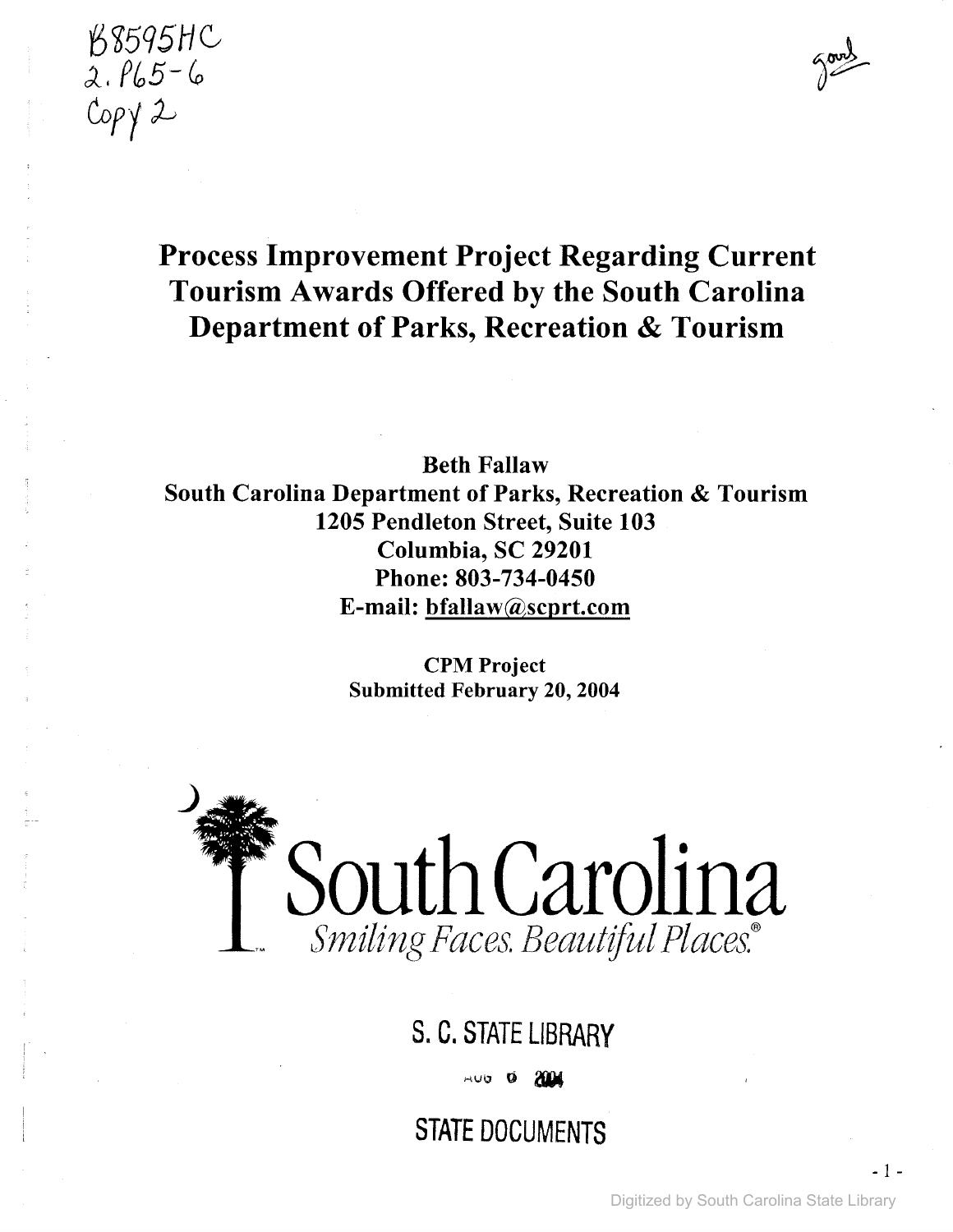# **Process Improvement Project Regarding Current Tourism Awards Offered by the South Carolina Department of Parks, Recreation & Tourism**

## **INTRODUCTION**

The South Carolina Department of Parks, Recreation & Tourism (SCPRT) currently offers tourism awards at two events each year.

The following awards are presented during the annual Governor's Conference on

Tourism and Travel:

- Governor's Cup Award
- Bundy Award
- Hospitality Employee of the Year Award
- Outstanding Tourism Student Awards (9 awards)
- The Fred Brinkman Award (not an annual award)

The following awards are presented during the annual Tourism Partners Forum:

- Tourism Ambassador of the Year Award
- State Park Ambassador of the Year Award
- Most Outstanding Tourism Event or Festival of the Year Awards (3 awards)

For the purpose and scope of this project only the Governor's Cup Award, Bundy Award, Tourism Ambassador of the Year Award and the Most Outstanding Tourism Event or Festival of the Year Awards will be reviewed.

## **BACKGROUND/HISTORY OF AWARDS**

The Governor's Cup Award is presented annually to an outstanding organization that has demonstrated a significant tourism-related economic impact on the state and local community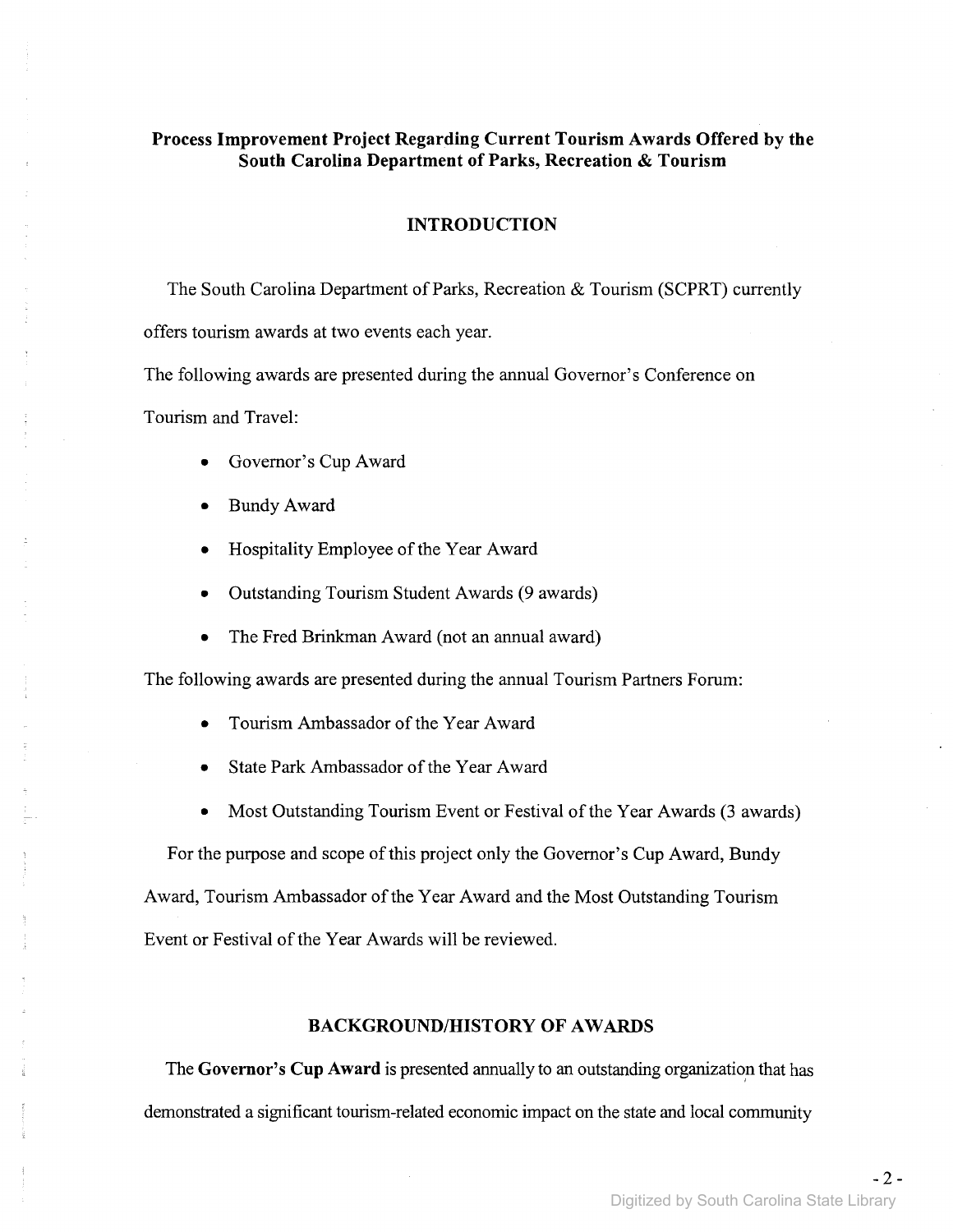and which has markedly improved the quality of life for South Carolinians. The presentation is made by the Agency Director and/or Governor during the annual Governor's Conference on Tourism and Travel. Entries are submitted by local chambers of commerce, business and professional associations, attractions, facilities, and festivals or events. Nominations are judged by a panel of tourism leaders from both the private and public sector, led by the Agency Director. Entries are judged on any or all of the following criteria: the organization's program goals as they relate to the criteria; the direct and/or indirect tourism-related economic impact generated by the organization; how the organization used economic impact to improve the quality of life or economic well-being of a specific segment of their community, the community as a whole, or for the citizens of South Carolina; innovative marketing techniques used by the organization to create new or to expand existing tourism business; creativity in marketing strategy, message delivery, and originality and effectiveness in conserving unique community, cultural, or natural environment as a result of the organization's influence.

The **Bundy Award** is given to an outstanding local or regional program that is successful in extending the full benefits of tourism to the rural areas of South Carolina; particularly those which involve placing developmental projects in rural areas. The presentation is made by the Agency Director and/or Governor during the annual Governor's Conference on Tourism and Travel. Entries are submitted by local chambers of commerce, business and professional associations, attractions, facilities, and festivals or events. Nominations are judged by a panel oftourism leaders from both the private and public sector, led by the Agency Director. Entries are judged on any or all ofthe following criteria: the organizations program or project goals as they relate to the award criteria; the direct and/or indirect tourism-related economic impact generated by the program or project in the representative rural area; how the program or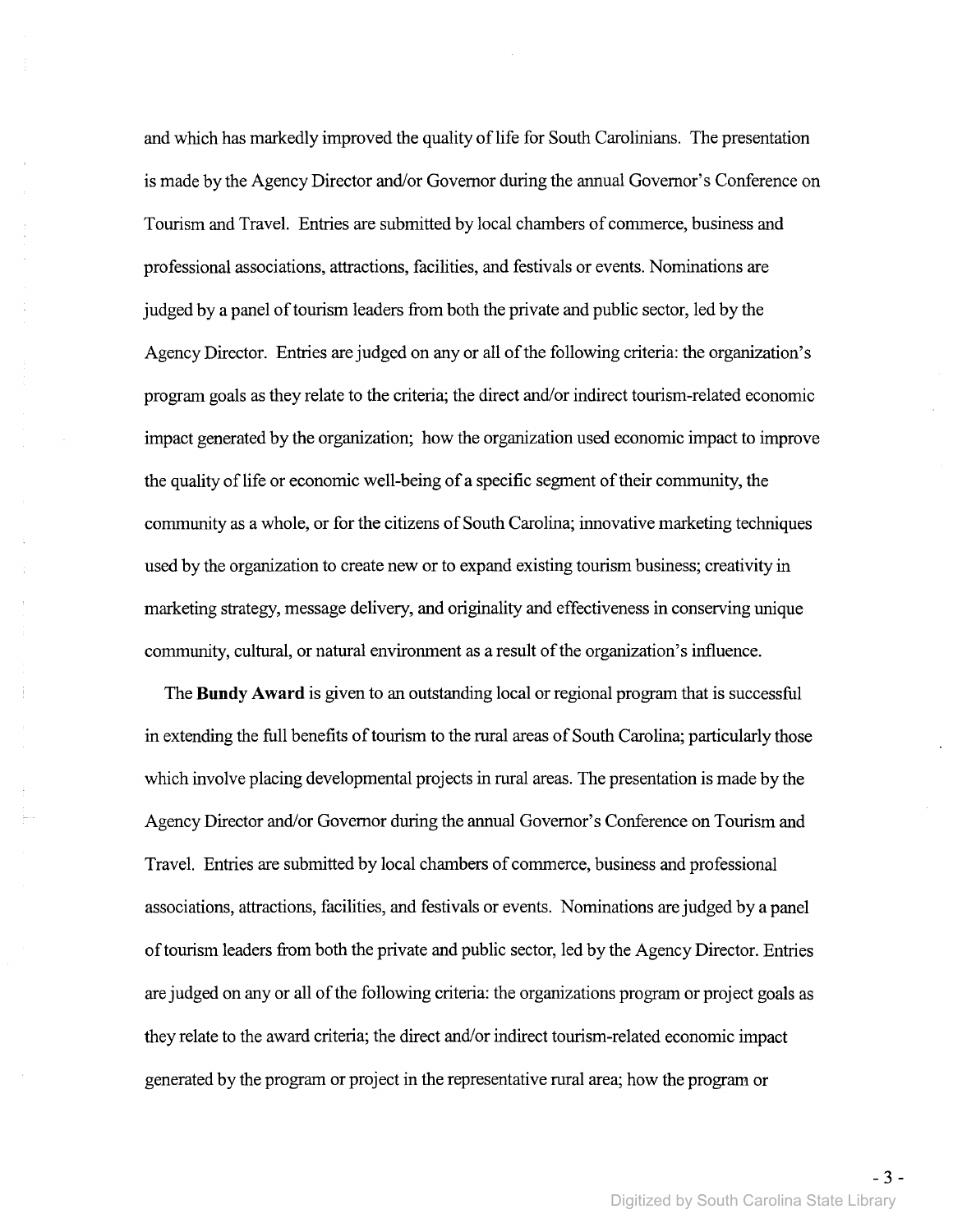project has used this tourism-related economic impact to improve the quality of life or economic well-being of a specific segment of their community, the community as a whole, or for the citizens of the state of South Carolina; innovative marketing techniques used by the program or project to create new or to expand existing rural tourism business; creativity in marketing strategy, message delivery and originality and effectiveness in conserving unique community, cultural or natural environment.

The **Tourism Ambassador Award and the Most Outstanding Tourism Event or** Festival of the Year Awards are given to an individual or organization that has provided significant leadership and achievement for the South Carolina Tourism Industry resulting in economic growth and improved quality of life. The presentation is made during the annual Tourism Partners Forum. The award is presented to an individual or organization by the Agency Director and/or Governor. Entries are submitted by any facility, attraction, promotion or event that was in existence or occurred during the previous calendar year. Nominations are judged by a panel of tourism leaders from both the private and public sector, led by the Agency Director. Entries are judged on any or all of the following criteria: demonstration of direct and/or indirect economic impact in the tourism industry as a result of the facility, attraction, promotion or event; illustration of improving the quality of life of local citizens in that area or throughout the state of South Carolina as a direct result of the organization's impact; effectiveness in conserving the unique community, cultural or natural environment as a result of the organization's impact; creativity in marketing strategy, message delivery and originality; demonstration of innovative techniques in creating new tourism business development.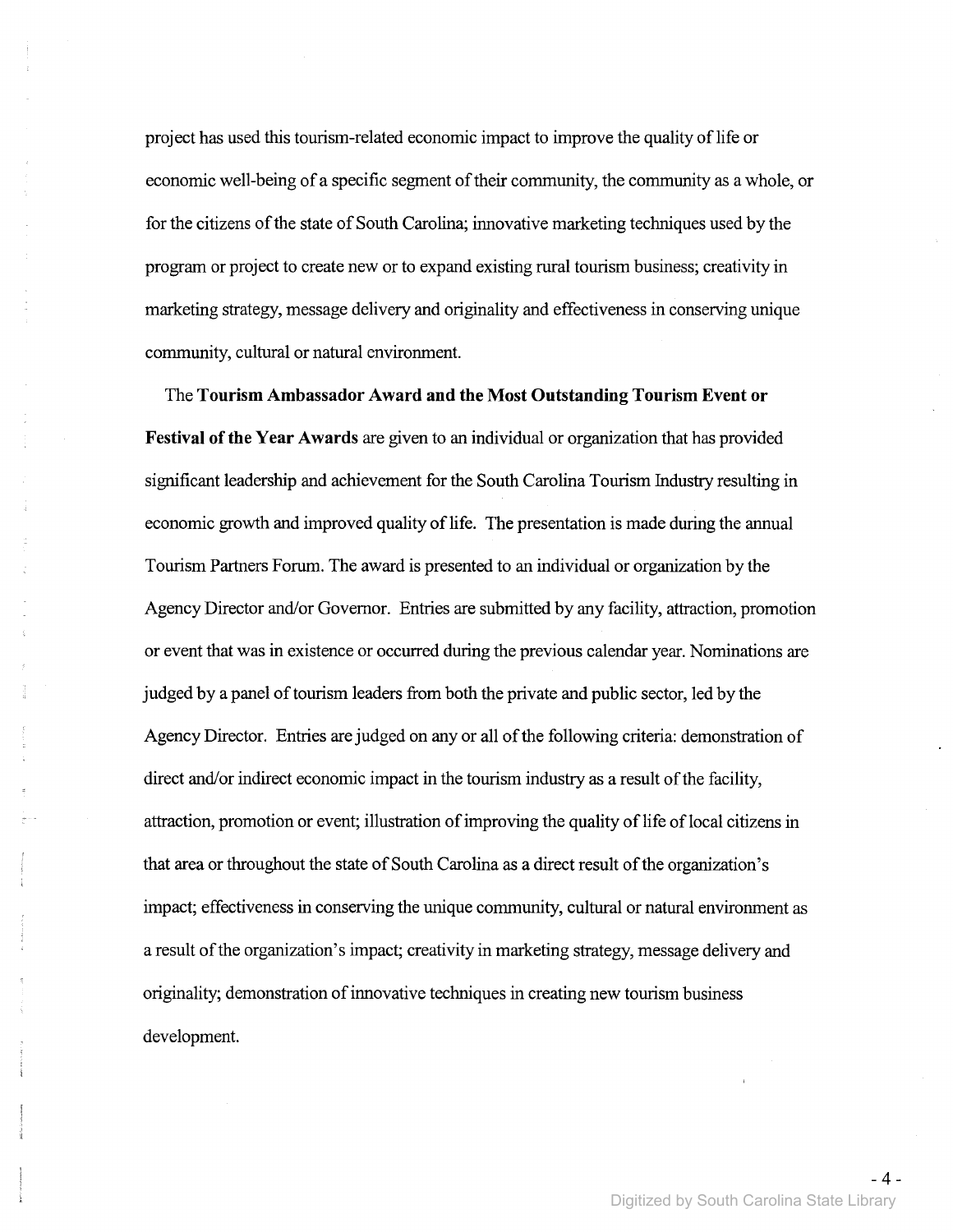# **PURPOSE OF PROJECT**

The purpose of this project is to review, analyze and provide suggestions for future SCPRT tourism award solicitations through process improvement. According to Process Improvement Enhancing Your Organization's Effectiveness, "There are some major benefits to be gained by making process improvement a part of your life in the workplace. There are also some specific actions that you must be willing to take if you expect to gain benefits. You must: take risks, educate yourself, be prepared for criticism, be open to change and try new and different things, and focus on customer and process." (Flanigan, Scott, *Process Improvement Enhancing Your Organization's Effectiveness,*

p.ll)

Past history indicates a low response rate for award nominations received through brochure mailing solicitation. Each year, award solicitation brochures are mailed to approximately 2,000 to 2,500 qualified candidates, depending on the award, in South Carolina. The table below indicates the number of award nominations received for the past 4 years.

|      | Governor's<br><b>Cup Award</b> | <b>Bundy</b><br>Award | <b>Tourism Ambassador</b><br>of the Year Award | <b>Festival and</b><br>Event $(<5,000$<br>population) | <b>Festival and</b><br><b>Event</b> (5,000 -<br>15,000<br>population) | Festival<br>and Event<br>$($ >15,000<br>population) |
|------|--------------------------------|-----------------------|------------------------------------------------|-------------------------------------------------------|-----------------------------------------------------------------------|-----------------------------------------------------|
| 2004 | 6                              |                       | n/a                                            | n/a                                                   | n/a                                                                   | n/a                                                 |
| 2003 |                                |                       |                                                |                                                       |                                                                       | 11                                                  |
| 2002 | 8                              |                       |                                                |                                                       |                                                                       | 10                                                  |
| 2001 | 6                              |                       | $\theta$                                       | O                                                     |                                                                       |                                                     |
| 2000 | 12                             |                       | 6                                              |                                                       |                                                                       |                                                     |

The number of responses is very low for the numbers of nomination forms mailed. Because

of the low response rate, a review of our current awards process to determine what

modifications, if any, should be made is indicated.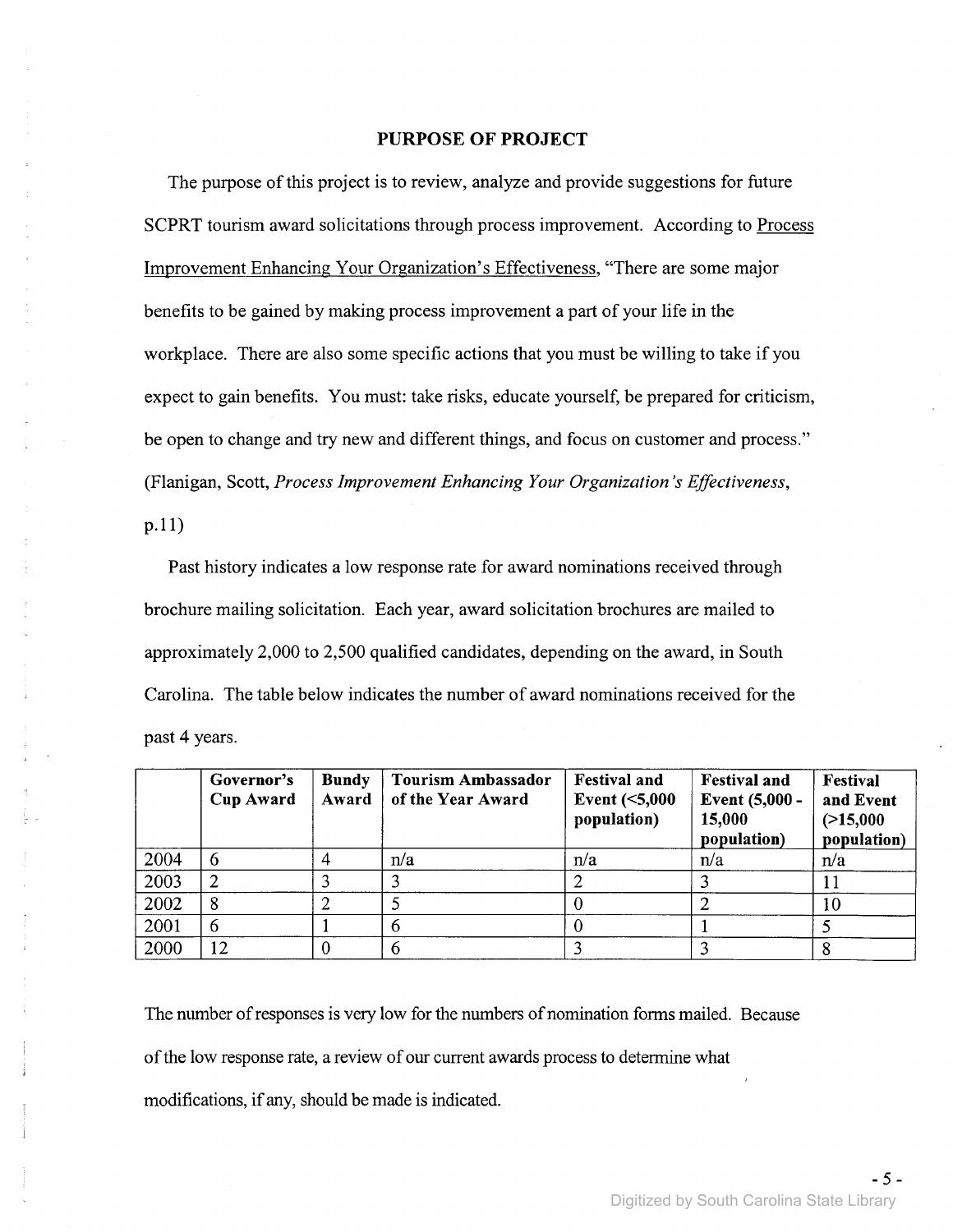The mission of PRT: "PRT encourages people to discover South Carolina through our parks, recreation and tourism resources in order to improve the well-being of our citizens, while sustaining our cultural and natural resources for future generations." The awards program helps support the mission of the agency by promoting and awarding outstanding tourism resources, organizations and citizens on the local and state level. Improvements to the process could even more clearly align the awards program with the mission of the agency. According to Fourth Generation Management, "Every employee has a responsibility to keep seeking ways to improve the work they do. But management has a larger responsibility to customers, shareholders, and other stakeholders to manage those improvements. This means encouraging the development of best-known methods to improve results and to establish a solid base on which further improvements can be built. It also means using data and process thinking to focus on specific sources of problems and develop countermeasures. And it means adopting a shared framework for improvement throughout the organization, which both increases the odds of success for each project individually and makes it easier for managers to find ways to improve the organization's ability to improve." (Joiner, *Fourth Generation Management,* p.217) SCPRT will certainly benefit from the findings and recommendations with future project success.

## **DATA COLLECTION**

The data collection parameters for this project were given thoughtful consideration in light of potential **sensitivity** to the issues being addressed. Sending out a mass email to all 2,000 to 2,500 qualified candidates regarding our awards process could create the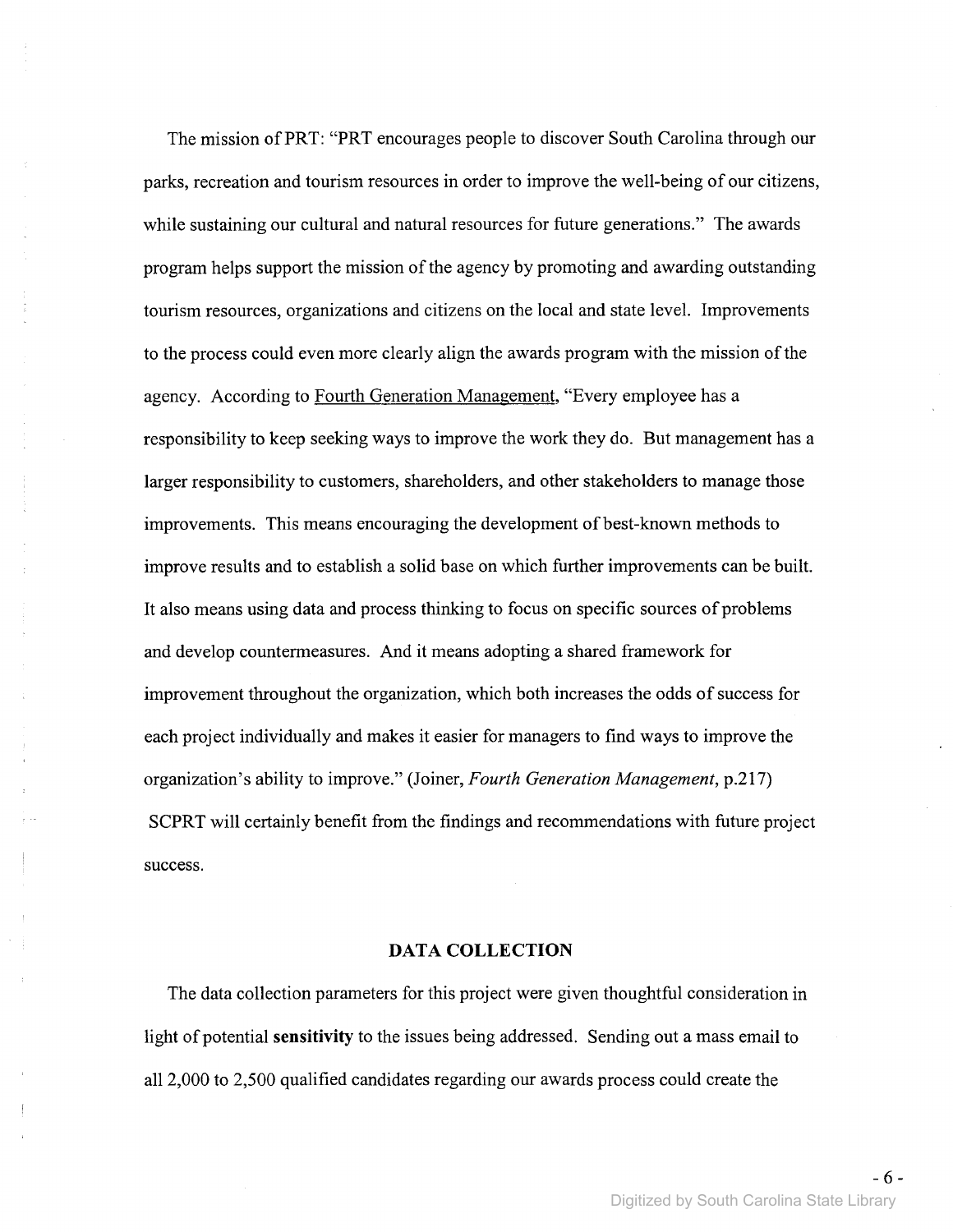perception that PRT was not satisfied with the applications received, or had an issue with past winners. The most recent awards were delivered at the 2004 South Carolina Governor's Conference on Tourism and Travel held February 2-4,2004 in Hilton Head. A mass email could leave the impression that the quality of the winners that were selected prompted the agency to review the awards process. It was determined that a telephone survey that would work well in this situation. According to Business Research: An Informal Guide, the telephone survey has many advantages: "it is much easier to take notes, tape the interview and use a script without the interviewee being distracted, the telephone commands attention and privacy and minimizes interruptions that can occur in a face-to-face interview, the telephone lets the interviewer come to the point quickly and establish a businesslike climate without the interviewee feeling rushed, and the telephone interviewing is the least expensive method of gathering data from geographically disbursed people." (Farr, Timm, *Business Research: An Informal Guide,* p.81)

After it was determined to use a telephone survey, the survey content was created based on questions and/or ideas regarding the low response rate for nominations. Open ended and closed ended questions were used in the survey. According to Business Research: An Informal Guide, "As with surveys, open ended questions allow the respondent to answer with more than just a few selected responses. A simple yes-no or other two-choice questions are closed-ended questions. Open-ended questions lead to answers that reflect opinion, attitude and explanations." (Farr, Timm, *Business Research: An Informal Guide,* p.74) The purpose of the survey was to determine the following: do we even need to change the process; are the amount of nominations received acceptable; who is applying for the awards; do the awards have prestige; overall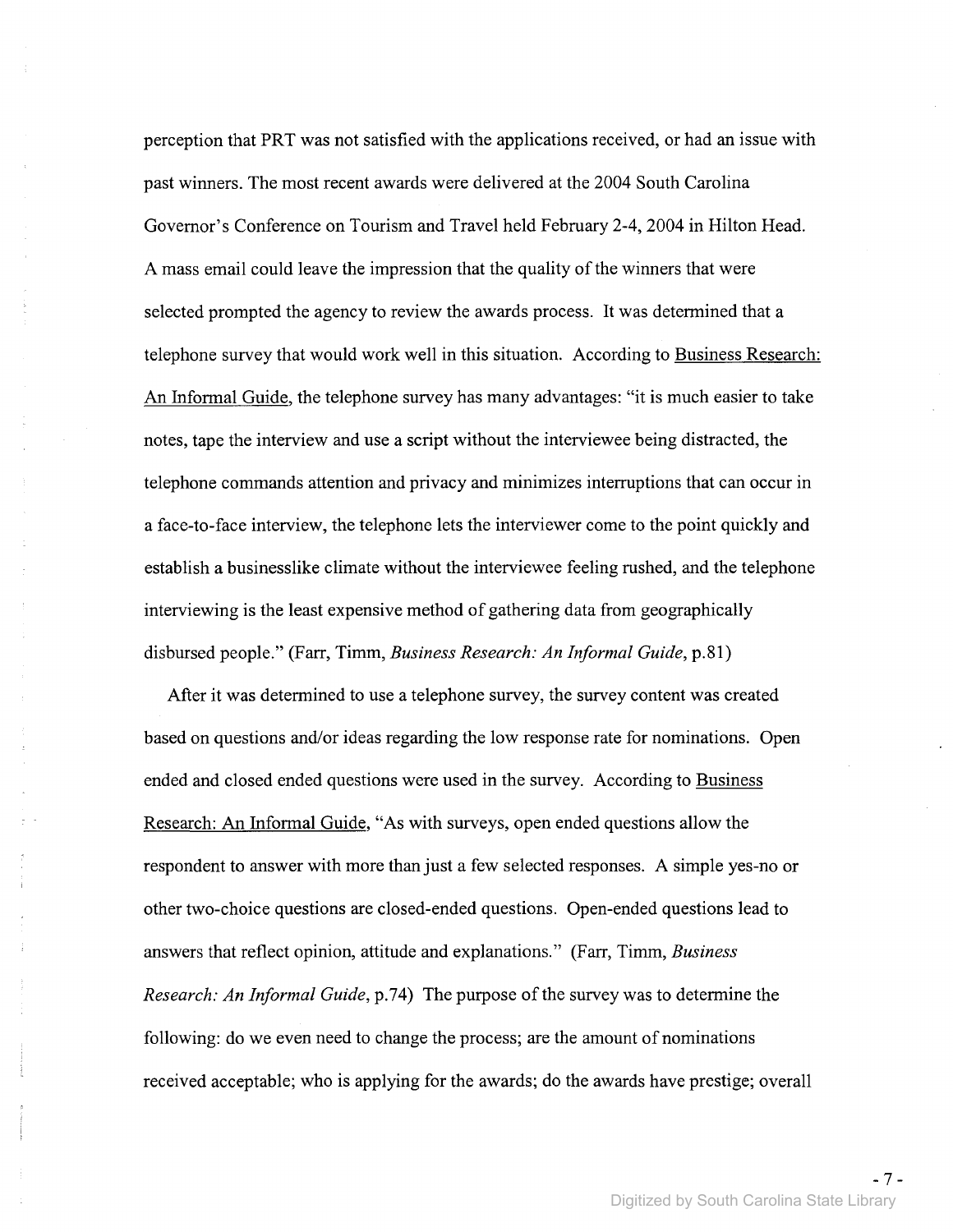awareness of the awards; does the applicant have sufficient time to fill out the form; is the application process too cumbersome; is too much research and statistical information requested and/or is the process too complicated? Based on this purpose, a 10-15 minute telephone survey was developed.

That survey included the following questions:

1. Do you apply for our tourism awards?

If*yes, go to question #6*

2. If no, what are some of the reasons you have not?

3. How many weeks in advance would you need to fill out an application/nomination form?

4. How many hours would you consider a reasonable amount oftime required to fill out the application?

5. How much information (project/event summary) do you consider appropriate for the selection process.

*Notes: Overview, impact/results/community service, innovation, creativity, unique character-are these appropriate questions?*

6. Suggestions to improve our overall process:

The telephone survey was conducted over a two day period. A total of 27 telephone surveys were completed. One person declined to participate. While this is a small sample, it was a good response rate. The responses will anecdotally provide useful information to make process improvement recommendations. Participants were selected from the mailing list. Participants were told upfront that the agency wanted to evaluate our awards process as a potential process improvement project. Overall, most participants seemed eager to assist in the endeavor.

 $\sim$   $\sqrt{\frac{96.56}{1055}}$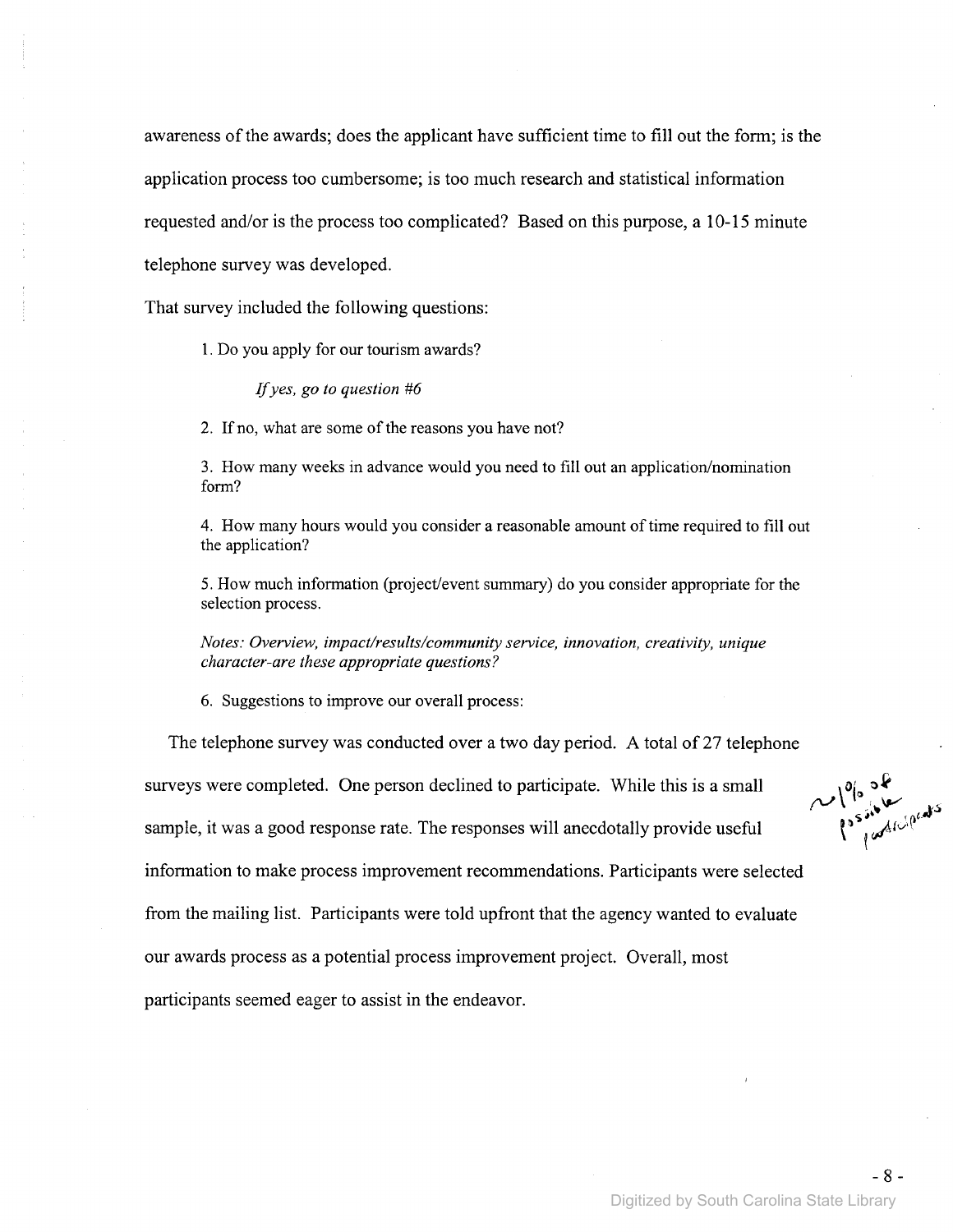#### **SURVEY FINDINGS**

Reviewing the data was challenging and rewarding. It was interesting to learn from / Cuilleura stakeholders who are, and stakeholders who are not, the reasons why they are doing one or the other. After reviewing the results, it appears that the number of nominations received for SCPRT tourism awards is adequate. The general consensus is that SCPRT is doing a good job with the awards program, but the process could be improved.

Roughly half of the survey respondents do not apply for any of SCPRT tourism awards. The emerging themes for reasons they do not apply for the awards include: they didn't feel their organization was large enough; not aware of the awards; lack of time; just starting to become involved with SCPRT; and lack of information regarding the awards. Of these respondents, they answered the question of how many weeks in advance they would like to receive the nomination form with a wide range of answers. The responses included a minimum of 2 weeks and a maximum of 8 weeks. The average of the responses would be four and a half weeks ahead of time that they would like to receive the nomination and/or solicitation form.



Responses to the question, "how many hours would you consider a reasonable amount of time required to fill out the application?" from those who do not apply, included again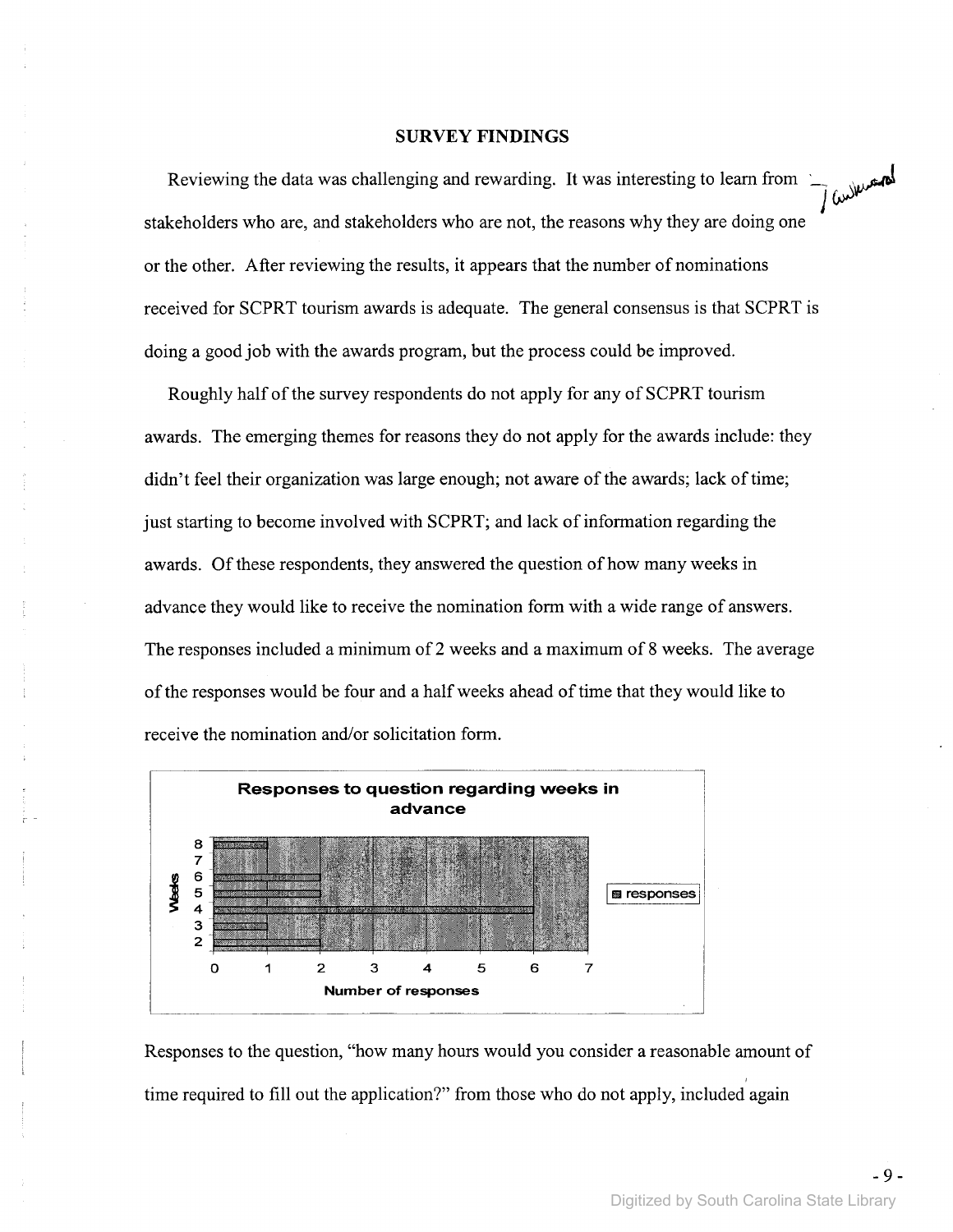another wide range. Two stakeholders would like to fill out the application in 15 minutes or less with the average of all respondents being approximately 2 hours. Thus, our future criteria should reflect the 2 hour average.



Responses to the question regarding award criteria, from those who do not apply, felt that the agency definitely should ask questions about economic impact, how they improved the quality of life or economic well-being of their local community and citizens of the state, and their marketing initiatives. There were also numerous suggestions on how to improve the overall process. Prevalent themes from the group who is currently not applying included: the need to make them aware of the award nomination process; need to recognize the Tourism Partners Forum award winners during the Governor's Conference; and send out the notification early. Some other comments included: put the application online; add who reviews the nominations to the solicitation information; and create an award for smaller communities.

Roughly half of the survey respondents do apply for SCPRT tourism awards. Overall, these stakeholders find the nomination process relatively easy; they understand the importance of the award criteria; and they enjoy the excitement of their industry peers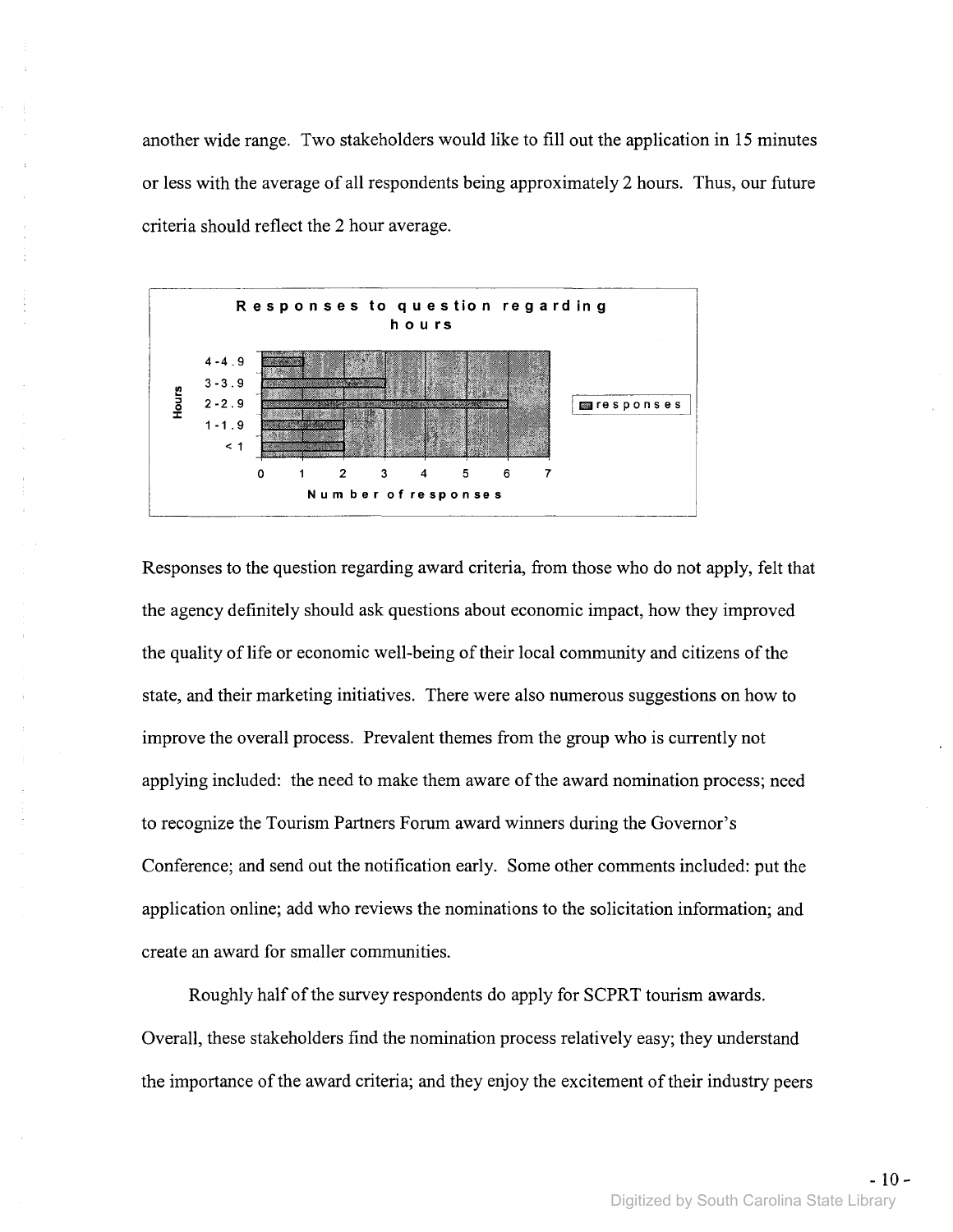winning the awards. They do however have suggestions to improve the process. They suggest that we post the application online; send out the application early; and follow up with media articles to increase coverage for winners; make some of the criteria clearer; create a second award for smaller communities; and recognize Tourism Partners Forum award winners at the Governor's Conference or move all awards to the Governor's Conference. Some other noteworthy suggestions included: have the Governor present all awards thus increasing the prestige; recommend that groups/organizations make oral presentations to the panel; and send out a press release to the South Carolina Festival and Event Association to post winners of the Tourism Partners Forum in their newsletter.

#### **RECOMMENDATIONS AND NEXT STEPS**

The general themes point to several overall recommendations and next steps to improve the tourism award nomination process.

- Mail the award brochure for the Tourism Partners Forum and the Governor's Conference four to five weeks prior to the deadline.
- Review the criteria and determine which criteria will fall into the 2 hour average reasonable amount of time required to fill out the application.
- Create awareness of the awards among SCPRT stakeholders.
- Post the application online.
- Research the possibility of creating an award for smaller communities.
- Increase the overall prestige of the awards by moving the Tourism Partners Forum awards to the Governor's Conference, or at a minimum announce the winners again during that event.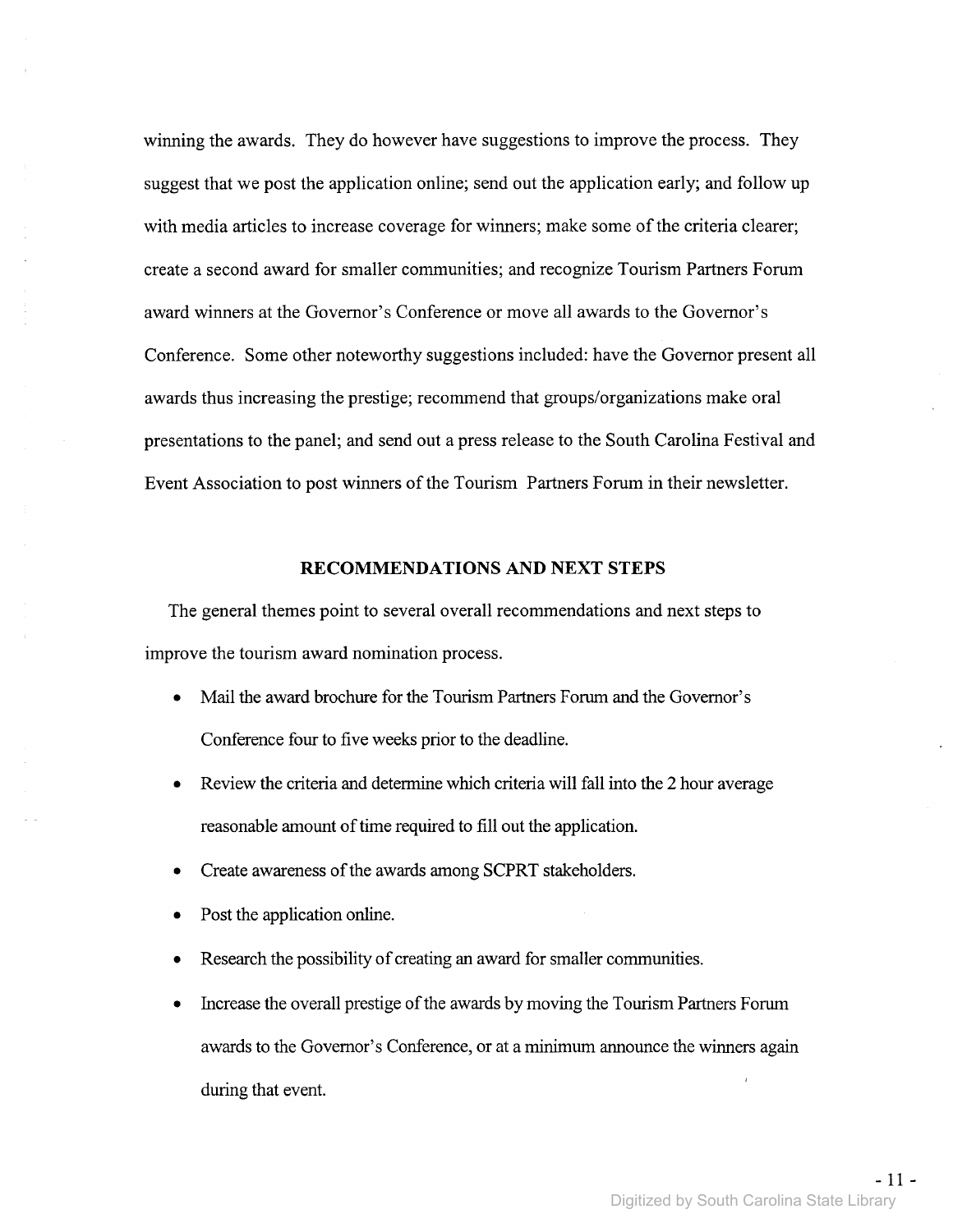- Present the awards when the Governor is present.
- Survey results should be shared with upper management to determine necessary improvement and if a future fall survey should be conducted.
- A follow up telephone survey should be conducted following the 2005 Governor's Conference to evaluate improvements made to the process.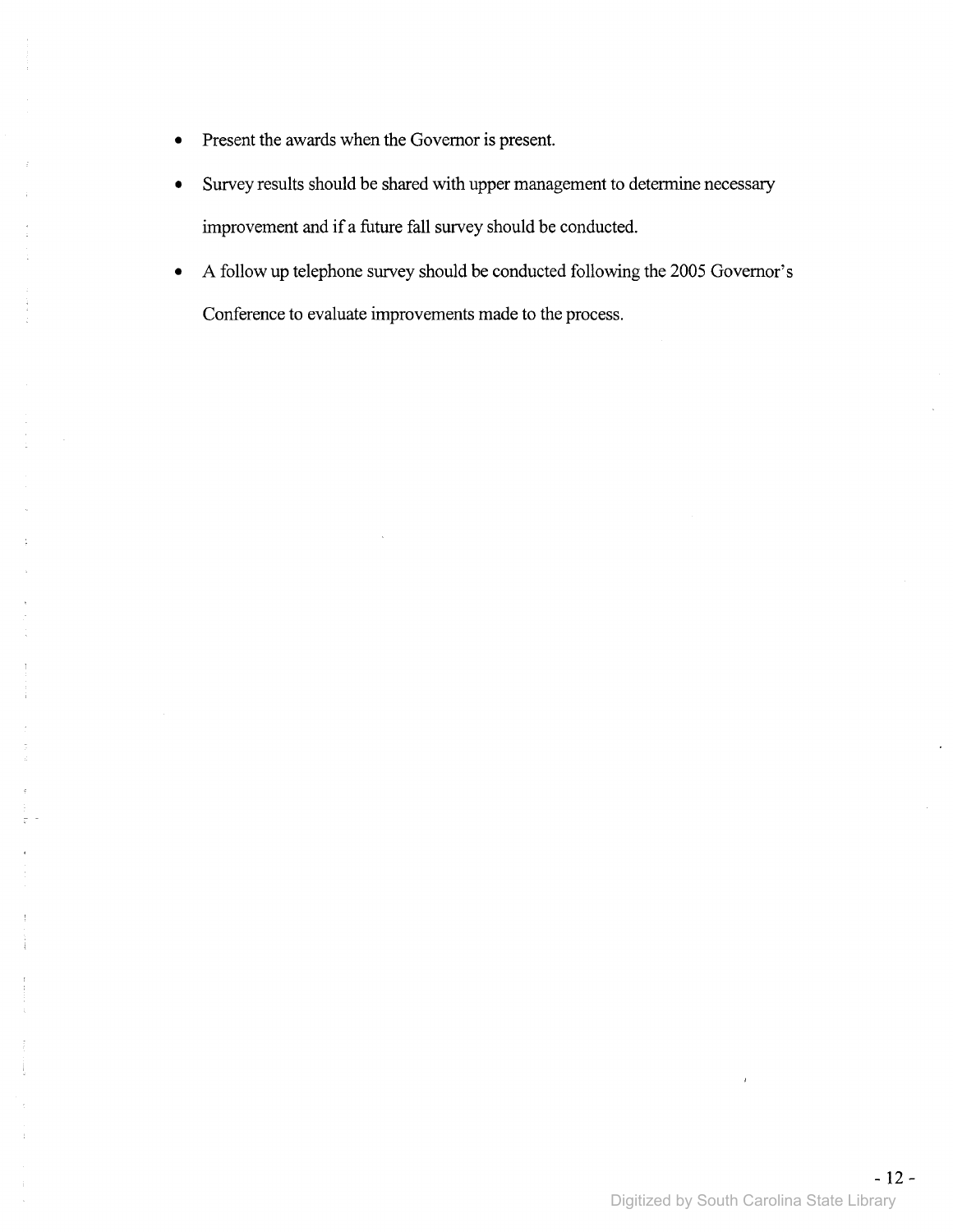# **Appendix**

# **Bibliography**

Farr, Rick C. and Timm, Paul R., (1994). Business Research: An Informal Guide, Crisp Publications, Inc.

Flanigan, Elaine and Scott, Jon, (1995). Process Improvement Enhancing Your Organization's Effectiveness, Crisp Publications, Inc.

Joiner, Brian L., (1994) Fourth Generation Management, Joiner Associates Incorporated.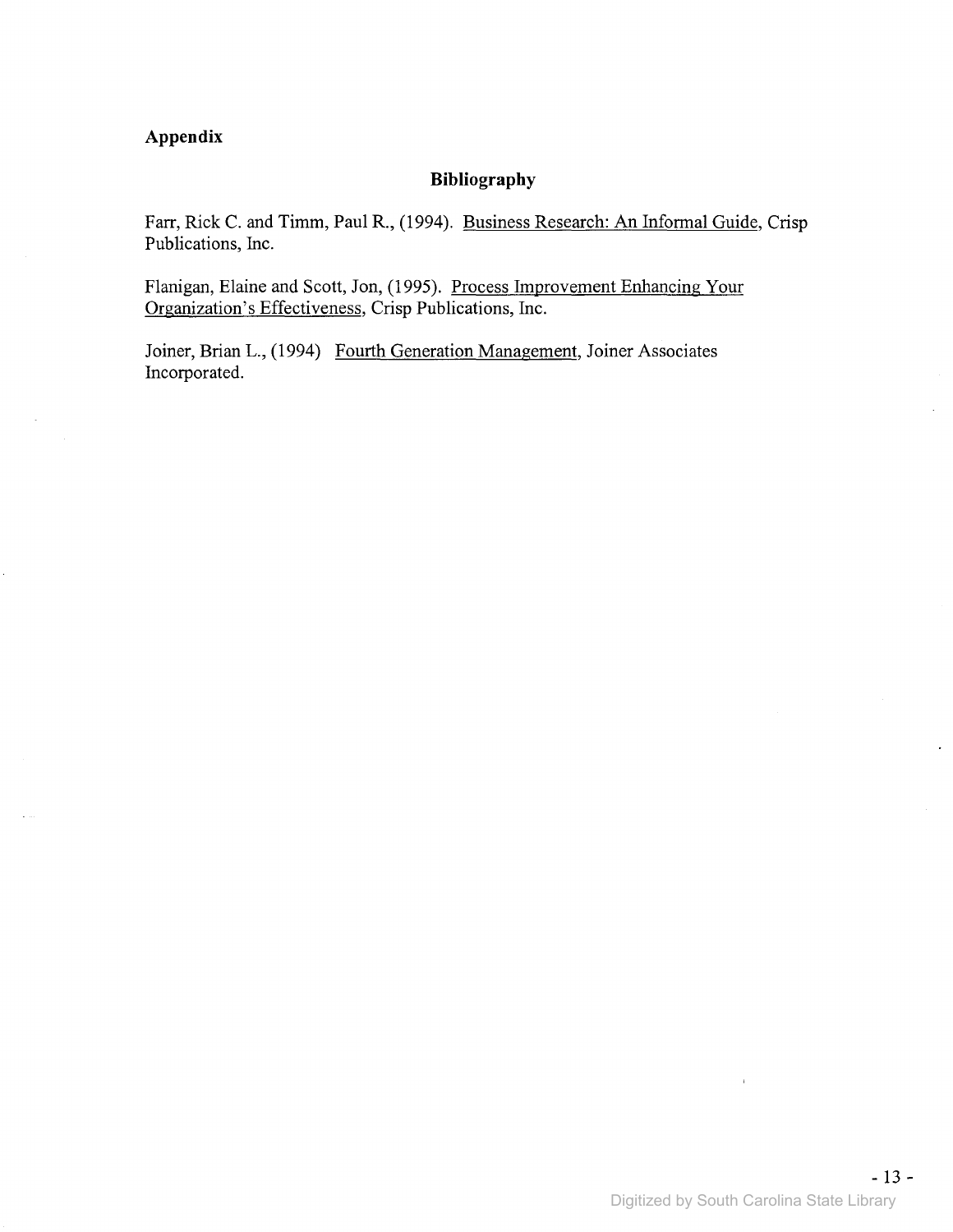#### CPM Award Survey

Script- Introduce myself. Let them know that I am working on my CPM project and we would like to improve our award nomination process to make it easier for them to apply or nominate someone. Ask them if they have about 5 minutes to fill out a survey?

# **Questions**

1. Do you apply for our tourism awards? If yes, go to question #6

2. If no, what are some of the reasons you have not?

3. How many weeks in advance would you need to fill out an application/nomination form?

4. How many hours would you consider a reasonable amount of time required to fill out the application?

5. How much information (project/event summary) do you consider appropriate for the selection process.

Notes: Overview, impact/results/community service, innovation, creativity, unique character

6. Suggestions to improve our overall process: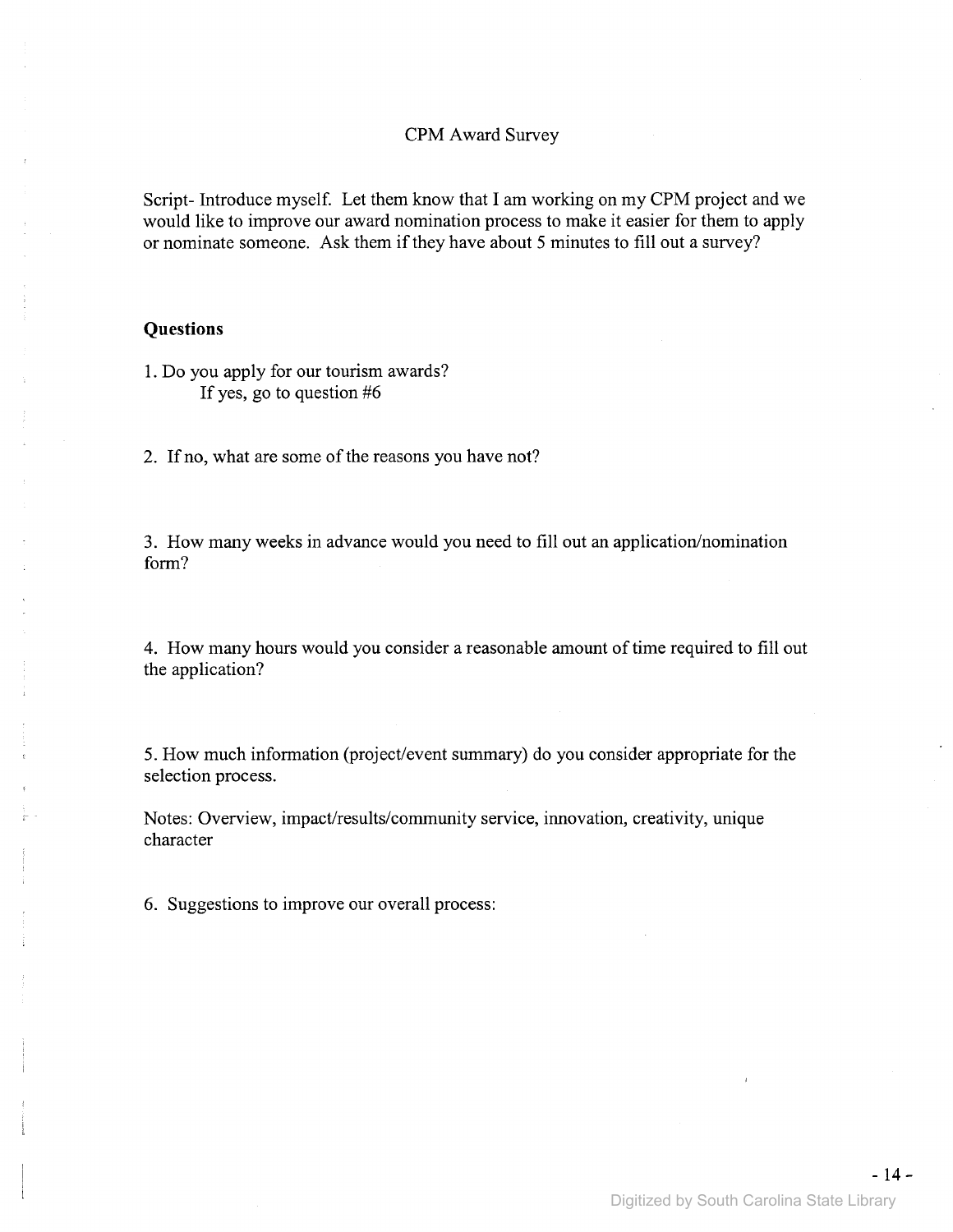### **Questions/Responses**

- 1. Do you apply for our tourism awards?
	- If yes, go to question #6 13=YES 14=NO

2. If no, what are some of the reasons you have not?

-programs don't change-criteria out of the normal-but plan to apply -not in existence prior to this year-new facility/attraction

-not big enough

-won Bundy in the past, could not get Governor's Cup

-just getting started working with PRT-just learning about PRT

-not aware of awards

-leave that to your local business to apply for awards

-not knowing who is eligible to win

-not aware of them

-just now restructured, getting more involved with PRT

-lack of time

-don't feel like we qualify for most

-just never have a thought about doing it

-lack of information regarding, great deal of staff turn over recently-still learning

3. How many weeks in advance would you need to fill out an application/nomination form?

4-6 weeks

- 6 weeks
- 2 weeks
- 4 weeks
- 4-6 weeks
- 4 weeks
- 4 weeks
- 4 weeks
- 3 weeks
- 2 weeks
- 4 weeks
- 8 weeks
- 4 weeks

6 weeks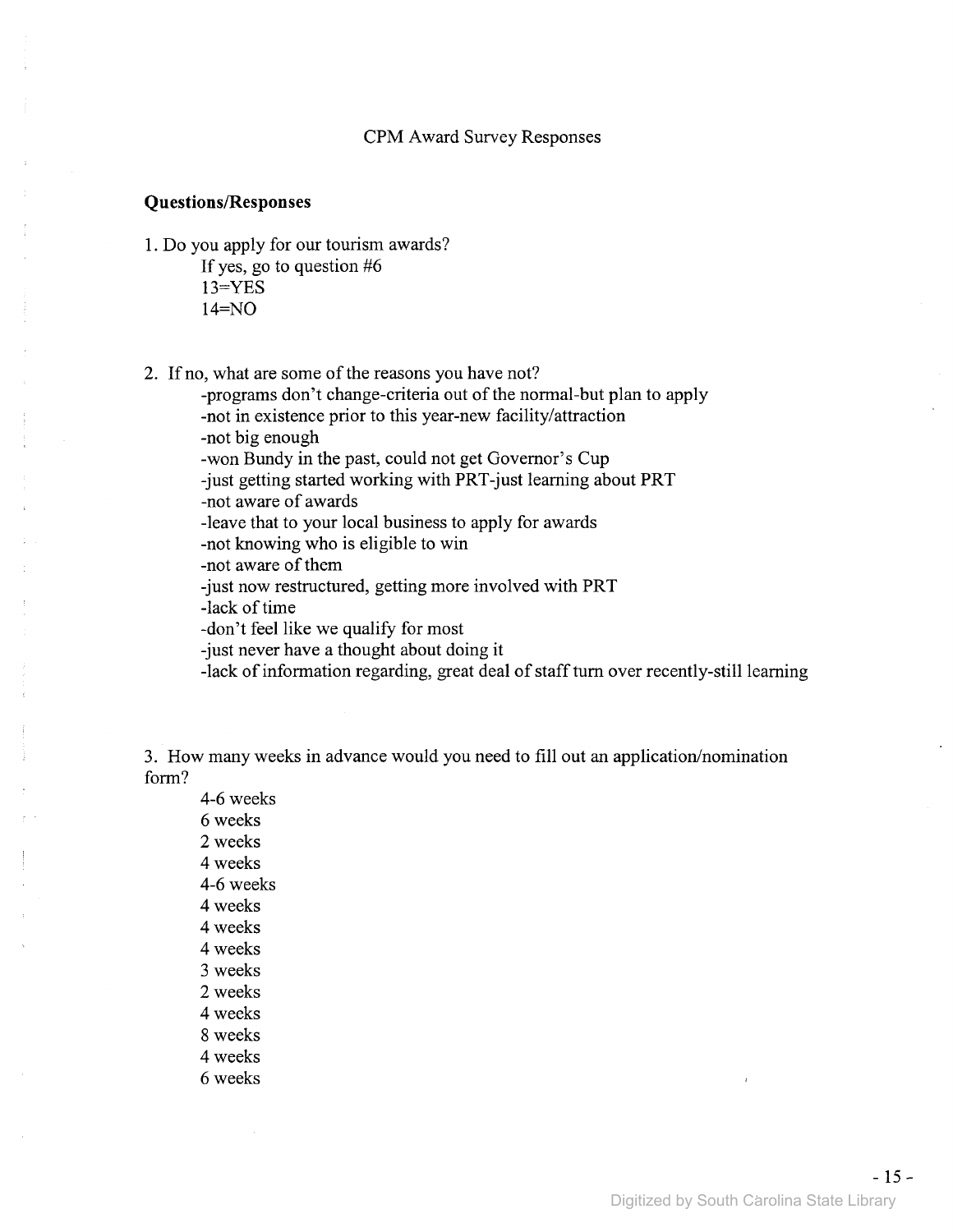4. How many hours would you consider a reasonable amount of time required to fill out the application?

2-4 hours 2 hours 1 hour 2 hours 2 hours 15 minutes 2 hours 5-10 minutes 1-2 hours 3 hours 3 hours 2 hours 2-3 hours 4 hours

5. How much information (project/event summary) do you consider appropriate for the selection process.

14=YES

Notes: Overview, impact/results/community service, innovation, creativity, unique character

6. Suggestions to improve our overall process:

Yes responses

-do online-put nomination from online-tum in electronically, doing a good job -pretty simple, need to define what is rural for Bundy and list in application, difficult part-hard to keep articles/photos (supporting materials) had to gather, what do we consider rural?

-some of the criteria is vague, not terribly clear, winners are a bit odd, good process, feel out in the sticks, not much point in putting work in-lots of competitiveness in coastal area

-don't send out at Christmas time, send out before Thanksgiving, more time to apply, small state agency can't compete with large companies that have resources, compare apple to apple not apple to orange

-difficult time consuming process-keeps people from applying, small guys don't have time to do application-time is an issue, 2 hours to apply would be ok, it is great that we send the application to everyone, we need to do a PSA in newspaper about the nomination process so we could reach folks who do not fit the tourism mold

-very general for small organization do not fit, need criteria for small venues/properties, could have 2 categories (one economic impact numbers over X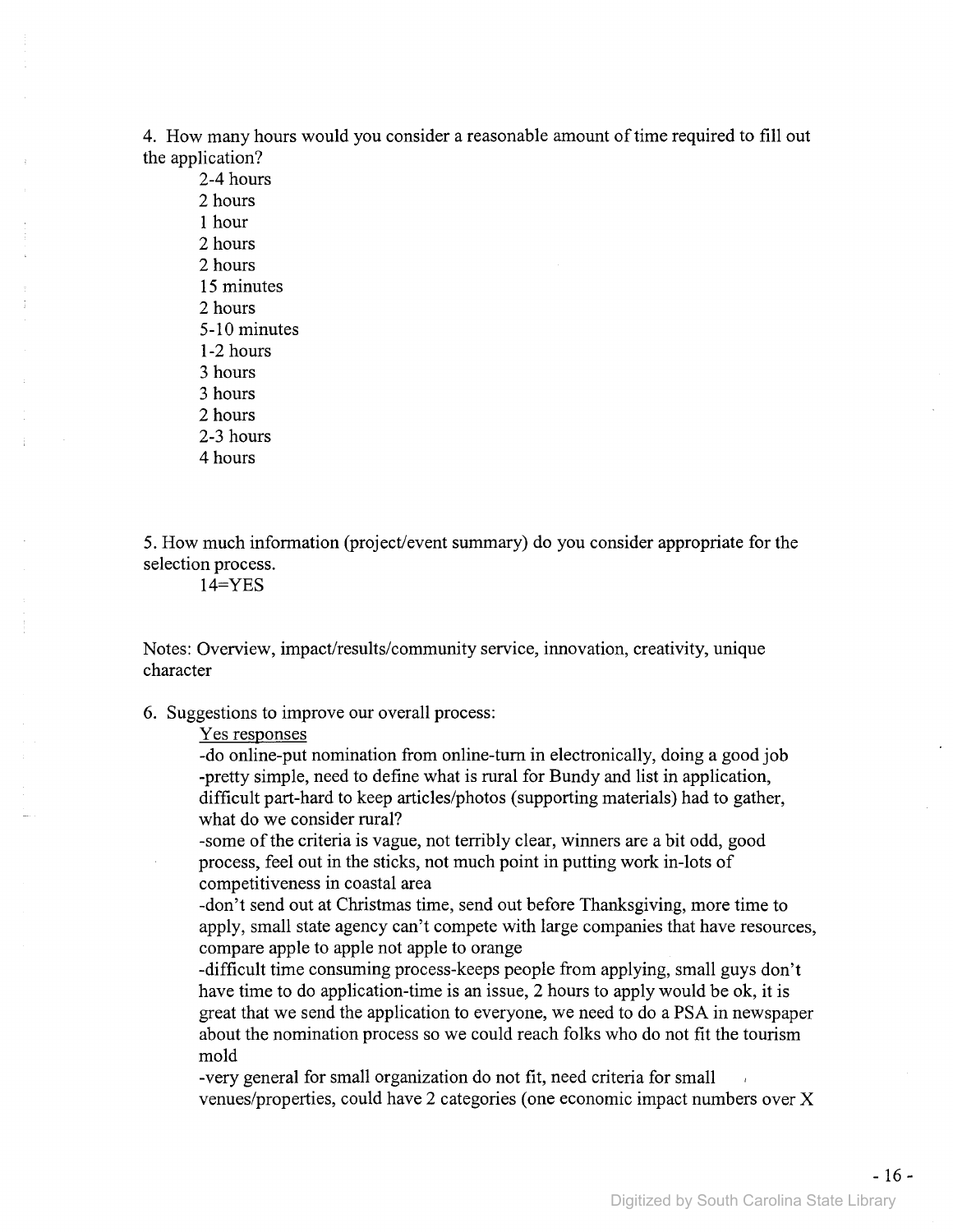and the other economic impact numbers under X) this would give the small guy a chance, need better education about awards, could have more than 5 criteria or more requirements, send out late-don't have time, I month is not enough. Didn't feel we would win but wanted to go through the application process -more time-hits you like a bullet, timing for GC award hard to get economic numbers data (end of year), some past award winner economic numbers seem too high

-don't know a lot about, only know about students

-little late receiving the form, get out sooner, access to previous winner applications to use as guides

-3 pages allowed-too short, presentation should be made by nominees not just on paper, ample time to fill out application, cup is very prestigious-should be presented by Governor-not agency director-if so name should be Directors Cup not Governor's Cup! We should ask about taxes generated, what are the economic numbers, how does the event benefits locals not just tourist -no suggestions-but do we only look at economic numbers

-past winner-made it easy to fill out application, the application gives the organization creativity in filling out the application, directions are very easy, could change the number of pages to include a front and back cover, make sure Festival Association receives the Press Release with TPF winners, add the TPF winners to the GC handouts or make announcement at the GC of TPF winners and have photos from the event, more recognition for TPF-need larger audience, much less recognition than in the past, miss not having the TPF awards at the GC-vital part of GC, could tell a big difference in the excitement ofTPF awards compared to GC awards. Need more recognition and larger audience

-no problems, application on time, some criteria not clear, some confusion about Bundy award, limited scope who can qualify-how can you compete with a large community/or resort, no complaints with the award, more publicity after the event, PRT should write a feature story on winners and provide to media

#### No responses

-Governor's Cup most well attended event-give out with Governor there, would be nice if Governor would give out the award

-enjoy getting notification early, would appreciate advance notice and a reminder, are the categories sufficient so everyone can participate, it is always tied with economic numbers

-no comments-great process

-don't know who gets the awards, send to all CVB's and regions, need clarification on process

-would need to see application first (to provide feedback)

-making more aware, send info packet

-unaware of process

-everyone is so busy-too much paperwork in modem world-do form online, other associations do

-no suggestions

-no suggestions at this time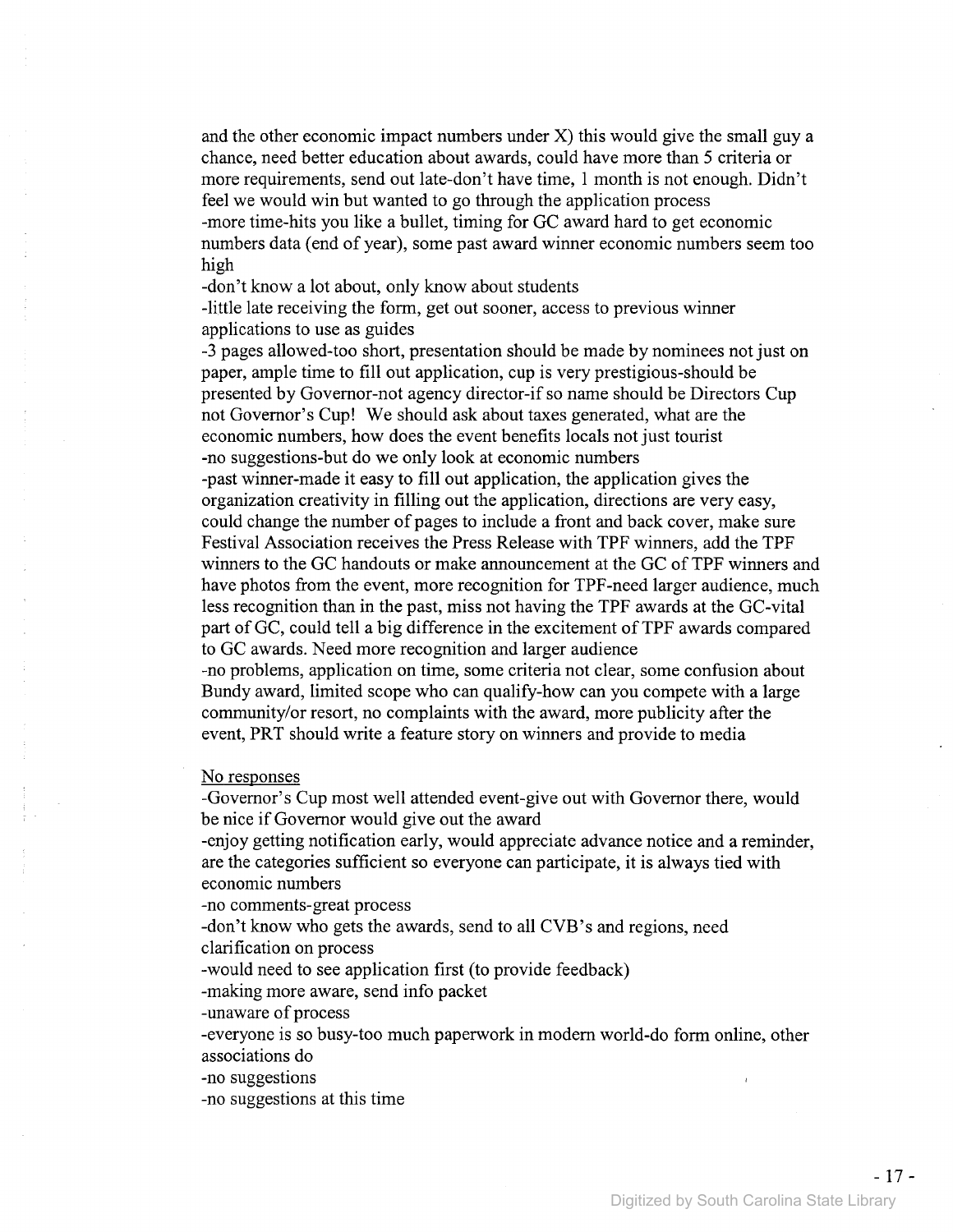-who reviews the awards (add to brochure), use a standard application format, recognize TPF winners at GC-mention TPF winners, awards twice a year is good -years ago many awards presented at GC-don't split up awards do TPF at GC, at GC industry peers present, more people would apply if made more significant, did apply for cup years ago-can't compete with entries that win, create another award for smaller communities

-regional or territorial (referring to ifCharleston won previous year-they would not apply because they would assume Charleston area can't win 2 years back to back)

-no, not familiar with awards

#### CPM Award Survey Responses by Themes

#### Themes from the survey respondents who do not apply:

-not big enough

-don't feel like we qualify for most

-can't compete with entries that win, create another award for smaller communities

-leave that to your local business to apply for awards

-not knowing who is eligible to win

-won Bundy in the past, could not get Governor's Cup

-just getting started working with PRT-just learning about PRT

-just now restructured, getting more involved with PRT

-not aware of them

-not aware of awards

-no, not familiar with awards

-making more aware, send info packet

-unaware of process

-everyone is so busy-too much paperwork in modern world-do form online, other associations do

-lack of time

-enjoy getting notification early, would appreciate advance notice and a reminder, are the categories sufficient so everyone can participate, it is always tied with economic numbers

#### Themes from the survey respondents who do apply:

-do online-put nomination from online-turn in electronically, doing a good job -little late receiving the form, get out sooner, access to previous winner applications to use as guides

-more time-hits you like a bullet

- send out late-don't have time, 1 month is not enough.

-don't send out at Christmas time, send out before Thanksgiving, more time to apply

-small state agency can't compete with large companies that have resourees - small guys don't have time to do application-time is an issue